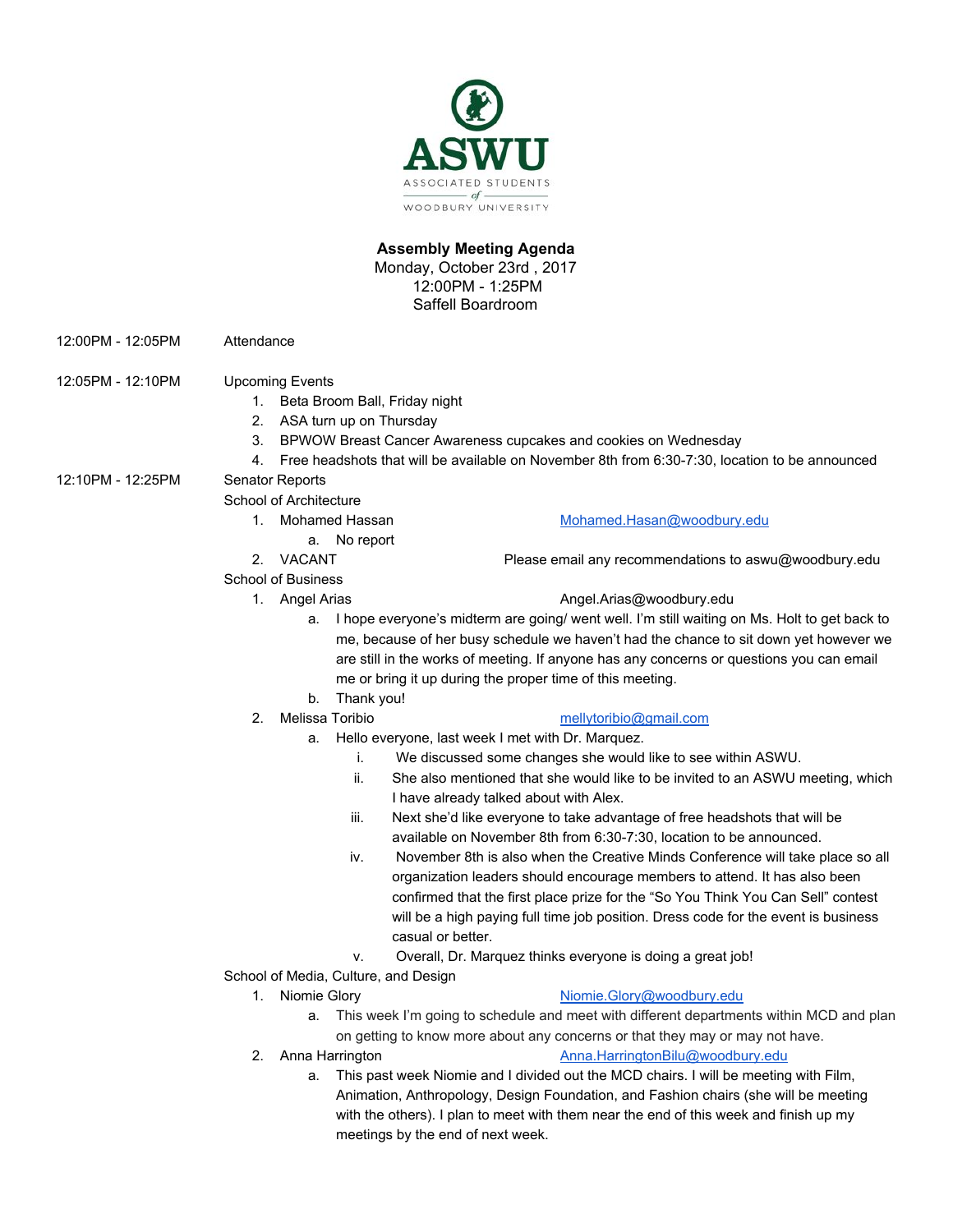- b. Flyers are posted about MCD Survey and I have been spreading the word to students to participate.
- c. My next meeting with Sue will be discussing the design lab hours as well as the beehive in the Design Building.

# College of Liberal Arts

### 1. Akeima Young [akeimayoung@hotmail.com](mailto:akeimayoung@hotmail.com)

- a. For my report this week as senator I sent out an email through my dean, introducing myself as senator as well as extending an invitation for students to engage with me. I also set up future meetings with the chairs of my departments as well have been in conversation with my dean about ways to further engage the students in my college. Ultimately were waiting on feedback while brainstorming ways amongst ourselves to better the college.
- 1. VACANT Please email any recommendations to aswu@woodbury.edu

# 12:25PM - 12:50PM Executive Board Reports

# 1. Alexandra Holguin, President [alex.holguin@woodbury.edu](mailto:alex.holguin@woodbury.edu)

- a. Coffee Vending Machine: I'm excited to announce our coffee vending machine will be going up later this week if not earlier next week.
- b. Last week we had a meeting with the President and discussed future projects that we are currently working on. He also shared some exciting news with us that we can not announce yet that he will be announcing this to the campus community in the near future so be on the lookout for this. We also discussed the possibility of turning ASWU E-Board stipends into scholarships provided by the school to allow more funding to organizations as well as provide more incentive for people to run for ASWU E-Board.
- c. ASGA Legislation Review: We have officially committed to having ASGA, Associated Student Government Association, look into our legislation document and do line by line edits and suggestions to further improve or document to be ready by the spring to vote on.
- d. Parking Passes: John from security reached out to the parking pass company and they will be getting us all new parking passes. How this process will work in terms of pick up will be announced in a school wide email sent by John or Mauro so be on the lookout for that in your emails in the near future.

# 2. William Garcia, Executive VP [william.garcia@woodbury.edu](mailto:william.garcia@woodbury.edu)

- a. South Hall garden renovation is in the works, the interns and E board will be cleaning the garden in preparation for a gardening day where we can new plants for the garden and plant them
	- i. We will have an event where all students are welcome to attend in planting, re organizing and renovating the South Hall garden for community service hours
- b. Outgoing mailbox
	- i. We are looking into different options for a mailbox, once we have decided which one to buy, we will buy and install outside of central services
- 

# 3. Bennet Cariaga, VP of Finance [bennet.cariaga@woodbury.edu](mailto:bennet.cariaga@woodbury.edu)

- a. Hello, I hope you have been taking care of yourselves since the last time we met last week. I would also like to thank those who tabled at Discover Woodbury this past Saturday, the transfers will be submitted today.
- b. The ASWU Fee breakdown is almost complete. Please expect that to be uploaded to the ASWU website sometime this week.
- c. We are still working on adding new lounge furniture in the Woody's Dining Room. We are currently waiting for fabric samples and have been looking at two different quotes.
- d. The following orgs have OAC Reconciliations due this week:
	- i. Psychology Students Association Mental Health Awareness Day Wed., 10/25
	- ii. Sigma Omega Nu Pretty in Ink Wednesday, 10/25
	- iii. AIAS Stressbusters 1 Thursday, 10/26
- e. Please check your woodbury.edu emails, as formal notifications have been sent there regarding updates, confirmations, and fines.
- 4. Marta Huo, VP of Student Orgs [marta.huo@woodbury.edu](mailto:marta.huo@woodbury.edu)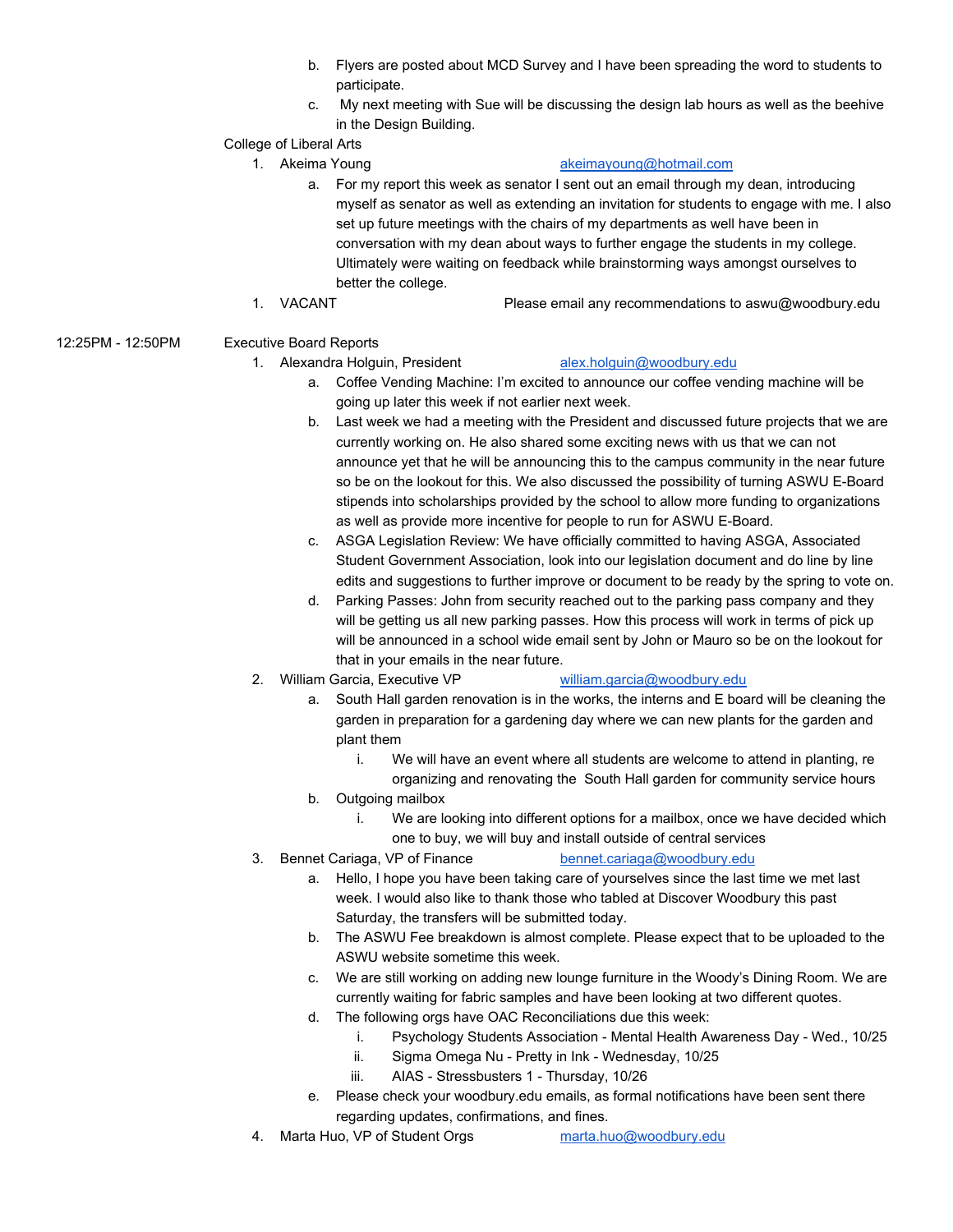- a. Hi everyone, just a reminder if you still have not emailed me your organization's meeting time please do so.
- b. So I recently have reached out to Erik greeny about the statue as a proposal. We are just starting the process of this project with him so we will update you all when there's any changes.
- c. Also Autumn and I will be presenting a powerpoint that is going to go over everything related to programming.
- 5. Adam Ramirez, VP of Marketing [adam.ramirez@woodbury.edu](mailto:adam.ramirez@woodbury.edu)
	- a. Hey everyone, thanks again to those organizations who were able to make it to Discover Woodbury this past Saturday.
	- b. Also, when you are submitting your FREA and Flyer, remember it has to be sent to your advisor for approval first, and usually your advisor will then send it to Sarah for final approval. When you send it to your advisor, ask if you can be CC'd when they send it to Sarah, that way you are aware it was approved by your advisor and sent to her.
	- c. FREA/Marketing Due this week:
		- i. Phi Sigma Sigma/Sigma Omega Nu Sigma Pie Mixer Due Wednesday, 10/25
		- ii. CEO CEO Headshots Due Wednesday, 10/25
		- iii. BPWOW Personal Pitch Due Thursday, 10/26
		- iv. Animation Club Life After Woodbury Due Thursday, 10/26
		- v. Delta Sigma Phi Hoopin with Adam Due Friday, 10/27
		- vi. Phi Sigma Sigma Ice Skating Night Due Friday, 10/27
- 6. Autumn Davis, VP of Student Life [autumn.davis@woodbury.edu](mailto:autumn.davis@woodbury.edu)
	- a. Hey everyone! Hope you all had productive weekends! This week's CAB and Get it is Wednesday on the main quad: We're keeping Halloween alive and having Scary movie trivia- guess correctly and you could win a gift card!
	- b. Special Thanks to those of you who reached out for Winter Festival: BE SURE TO RESPOND to the email that was sent out so that CAB knows how many tables/chairs you need… if you don't, we'll just randomly get tables and chairs. Reminder Winter fest is 11/16 from 7-9:30pm on the main quad. CAB will be providing fake snow, bread bowls from Bread Co., and we will be screening How the Grinch Stole Christmas- in addition to all of the tabling activities the other orgs are providing
	- c. If you still wish to attend and get OAC funding, please email me! I have a list of ideas you all can pick from.
	- d. CAB Will be attending the NACA conference on 11/9-11/12, and we're going to get a lot of cool event ideas and potential new vendors for the campus community!
- 12:50PM 12:55PM Advisor Report

#### 1. Mauro Diaz [mauro.diaz@woodbury.edu](mailto:mauro.diaz@woodbury.edu)

- a. Discover Woodbury was successful, almost 200 prospective students were there. Plus their family
	- i. Thank you for being there
- b. This time is stressful
	- i. Remind your friends to drink water, eat, can't tell you to get sleep but at least get some rest
	- ii. Have had to call ambulance because people haven't eaten all day, haven't slept in too long, haven't drank enough water
- c. Final withdrawal date was Friday
	- i. Reach out to advisors
- d. Starfish
	- i. Since the beginning of this semester we have 121 flags
	- ii. This is the amount of students being helped

# Presentation

- 1. ASWU website- we have the forms needed for programming
	- a. Navigation- pull downs for documents and surveys
	- b. Pull downs for Student Organizations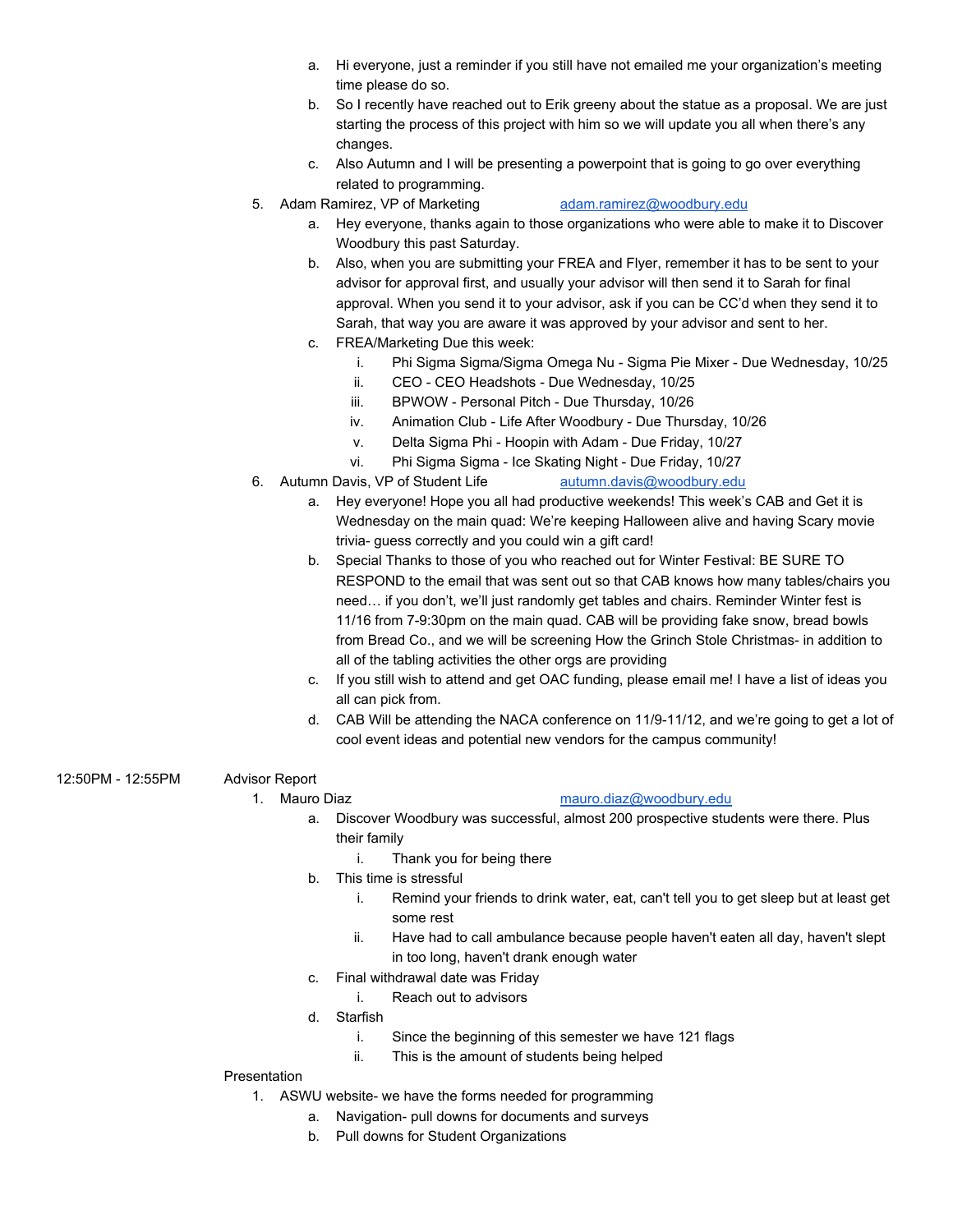- c. Take advantage of the items being offered on the ASWU website and let us know if you would like to see more.
- 12:55PM 1:25PM Open Forum
	- 1. Programming Presentation, full presentation can be found on our website in the near future
		- a. Programming is the process of planning an event/program
		- b. Pre-Planning
			- i. Fill out a FREA form
				- 1. Email to advisor then Sarach Tracy
				- 2. Send in at least two weeks prior
			- ii. Take out a cash advance/cash request
				- 1. Form found in SORC and business office
				- 2. Keep all receipts
			- iii. Request a check
			- iv. Vendor forms
			- v. Contracts
			- vi. Reconciliation
		- c. Planning
			- i. Passive vs active programming
			- ii. Purpose/goal
			- iii. Audience
			- iv. Activity
			- v. Entertainment
			- vi. Location and Time
			- vii. Budget
		- d. Marketing
			- i. Market at least 1 month in advance/ 2-3 weeks for smaller events
			- ii. Have a marketing strategy
			- iii. Make flyers visually stimulating
			- iv. Promote events via flyer/poster, social media and word of mouth
			- v. Flyer must be approved and stamped by Sara Tracy before copied and posted
		- e. Execution
			- i. Have an internal schedule
				- 1. Set up, tabling, tear down
			- ii. Have enough help
			- iii. Have back up plans
		- f. Small scale events ideas
			- i. Water Balloon dodgeball
			- ii. Sundae station
			- iii. Hike preparedness kits
		- g. Medium scale events ideas
			- i. Campus scavenger hunt
			- ii. WU olympics
			- iii. Swimming competition
			- iv. Video game trivia
	- 2. Virtual Comment- "Hi, my name is jason park.

I would like to see ASWU to have a recycling program with the recycling containers on campus for the plastic, glass bottles and aluminum cans because I seen the regular garbage cans with the stickers on it but I do not trust it because it might just go to the landfill instead since it has been contaminated with trash and food waste and bunch of other things which contributes to pollution and climate change and global warming,etc and it might not get sorted as it advertised and I saw a non profit organization called the Los Angeles conservation corps do have a recycling program to collect the plastic bottles,glass bottles,aluminum cans according to its website and they might provide the recycling containers for them and they might come on campus to collect them and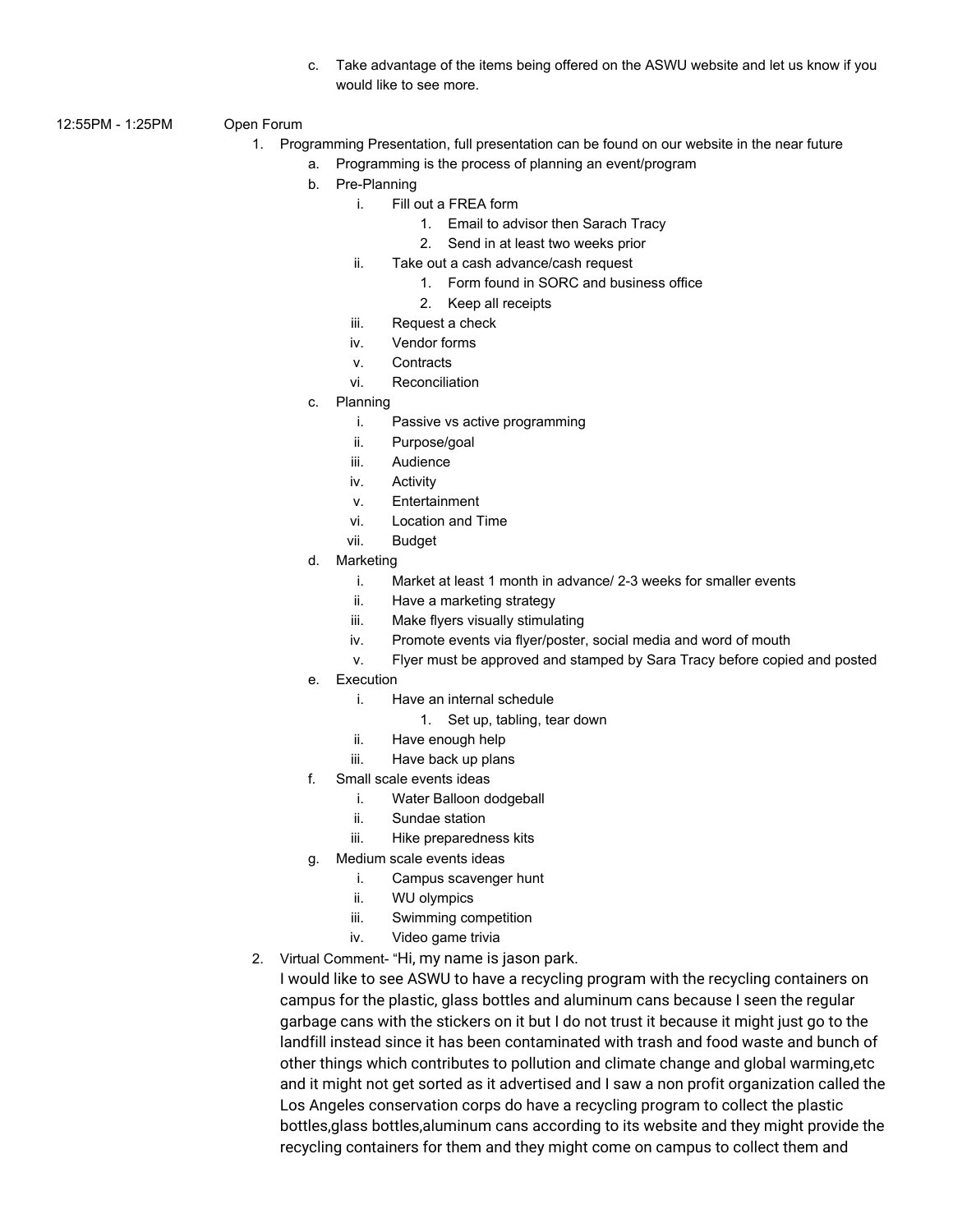maybe a monthly monetary donation to there organization can maybe be helpful if the ASWU budget allows since they are a non profit organization and they help and assist with transforming the local youth with jobs,conservation education and the environment and could you have the ASWU staff look into it to see if the ASWU and the Los Angeles conservation corps could hopefully work together in the recycling of the plastic bottles,glass bottles and the aluminum cans for the environment and maybe also supporting the local youth in conservation and the environment and there website is www.lacorps.org/support/hire-the-corps/ ....with the contact information,etc and on the bottom it describes the programs and the services they provide and do for the L.A community and the environment and they are a legit organization recognized by the city of Los Angeles for the things they do for the local community and the environment....If ASWU have questions you can email me and I hope it will soon be implemented on campus....

Thanks,

Jason Park."

- a. staff from Woodys is asking for ASWU to fund recycling bins
- b. The University pays for a company to sort waste and recyclables
- c. Mauro will address this issue
- 3. "Go faster"
	- a. We schedule our time, there are slots of time that we have planned out
	- b. We may finish early sometimes, but everything is planned out and we never go over
- 4. DO NOT HAVE YOUR PHONES OUT DURING MEETINGS
	- a. It is against assembly norms in our legislation
- 5. Attendance
	- a. If you don't come to assembly, you risk OAC funding for the current and following semesters
	- b. Attendance reminders will be emailed
		- i. Let Will know if you are late/ respond to email if there is any miscommunication
		- ii. Tell Will if you are late, otherwise you will be marked as absent
- 6. What other presentations would you like to see during open forum?
	- a. Will do a presentation on the basics of finances for organizations
	- b. Smoking Discussion
		- i. Smoke goes towards fashion design
		- ii. Add more smoking area signs
		- iii. In front of nan rae, there are always people smoking where there are no smoking signs
		- iv. We have brought it up to Steele, he does want a smoke free campus
			- 1. Will look to bring in the right person for assembly meeting
			- 2. We are a minority, most colleges are completely smoke free a. Students in other schools get tickets
				-
			- 3. Has to be a student driven project
			- 4. We will try to promote this more
- 7. RHA will be tabling this week for Pasillo De Los Muertos
- 8. Social media spotlight
	- a. Students in organizations will be posted with description of them/ their organization
	- b. Please reach out to Adam with a photo or ask him to take a member of your organization's photo
- 9. If you have anything that was not addressed, please submit an anonymous comment into the Comment Box right outside in the hallway, in the pool house, or via our virtual comment box on our website aswu.woodbury.edu.

#### 1:25PM Next Meeting

1. Monday, October 30, 2017, 12:00PM-1:25PM, Saffell Boardroom Guest Speaker Randy Stauffer